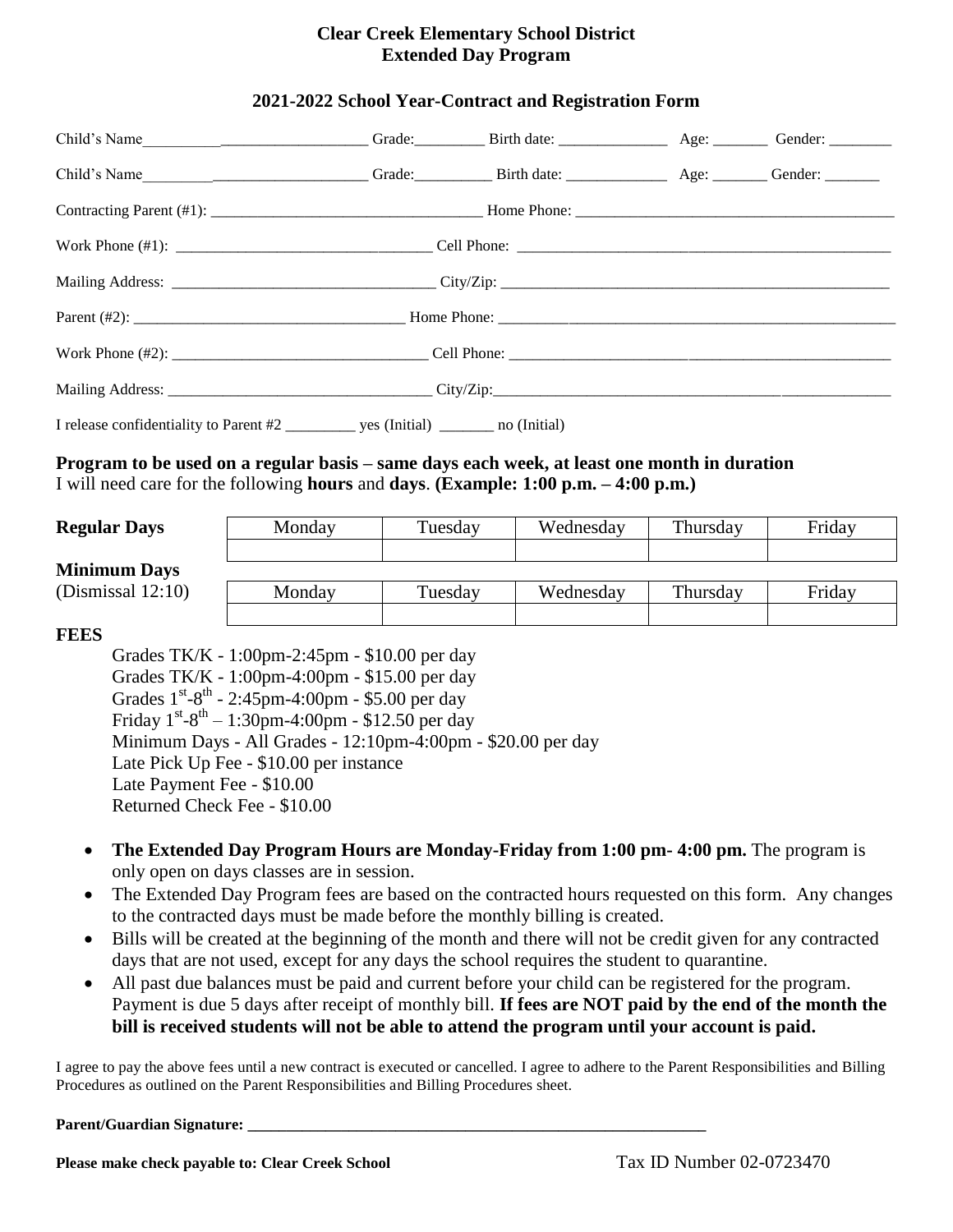# **Extended Day Care Parent Responsibilities and Billing Procedures**

### **Parent Responsibilities/Agreement**

### **I understand and agree that:**

- 1. My child is not allowed to come and go freely from the Extended Day Program site.
- 2. My child must be signed in and out each day by myself or (authorized person).
- 3. The Extended Day Care Program offers a *small snack* to attending students. **Please pack your student an afterschool snack if you feel they will require more food during their time.** All snacks must be ready to eat. We cannot reheat or add hot water to any snacks.
- 4. I must notify the office of any daily departure changes.
- 5. I will contact the school office when my child will be absent on a scheduled day. I realize this is for my child's protection.
- 6. If a medical emergency arises, the Extended Day Care Staff will first attempt to contact me. If the emergency is such that immediate hospital attention is necessary, the Clear Creek Extended Day Care Program Staff will call 911. I will be responsible for all costs incurred.
- 7. The Clear Creek Extended Day Care Program will operate during student attendance days. It will be closed all other days. The program will open at the close of school on scheduled minimum days.
- 8. I will read and abide by the policies set by Clear Creek School.
- 9. **The Extended Day Care Program has a capacity of 14 Students.**
- 10. **Only students that have active contracts can attend. No Drop Ins at this time.**
- 11. If you will be late in picking up your student please call the school at (530)273-3664. If the office is closed for the day please dial extension 209. This extension will call the classroom directly.

I have read and agree to the above Parent Responsibilities/Agreement and have signed below.

| Parent/G<br>$\sim$<br>Signature:<br>-uard | In. |
|-------------------------------------------|-----|
|-------------------------------------------|-----|

## **Billing Procedures**

## **I understand and agree that:**

- 1. I pay for contracted days of service and am responsible for payment for the day my child attends.
- 2. I am responsible for the monthly payment of fees.
- 3. MONTHLY payment is due within five days of receipt of invoice. A \$10.00 late charge will be billed for payments received after the 5 days.
- 4. I will be notified one month in advance of any rate increases.
- 5. The Clear Creek Child Care Program closes at 4:00 p.m. daily.

I have read and agree with the above Billing Procedures and have signed below.

### **Parent/Guardian Signature: \_\_\_\_\_\_\_\_\_\_\_\_\_\_\_\_\_\_\_\_\_\_\_\_\_\_\_\_\_\_\_\_\_\_\_\_\_\_\_\_\_\_\_\_\_\_\_\_\_\_\_\_\_\_\_\_\_\_\_Date:\_\_\_\_\_\_\_\_\_\_\_\_\_\_\_\_**

*Enrollment in the Clear Creek Extended Day Care Program shall be granted to students without regard to sex, race, color, religion, national origin, or disability.*